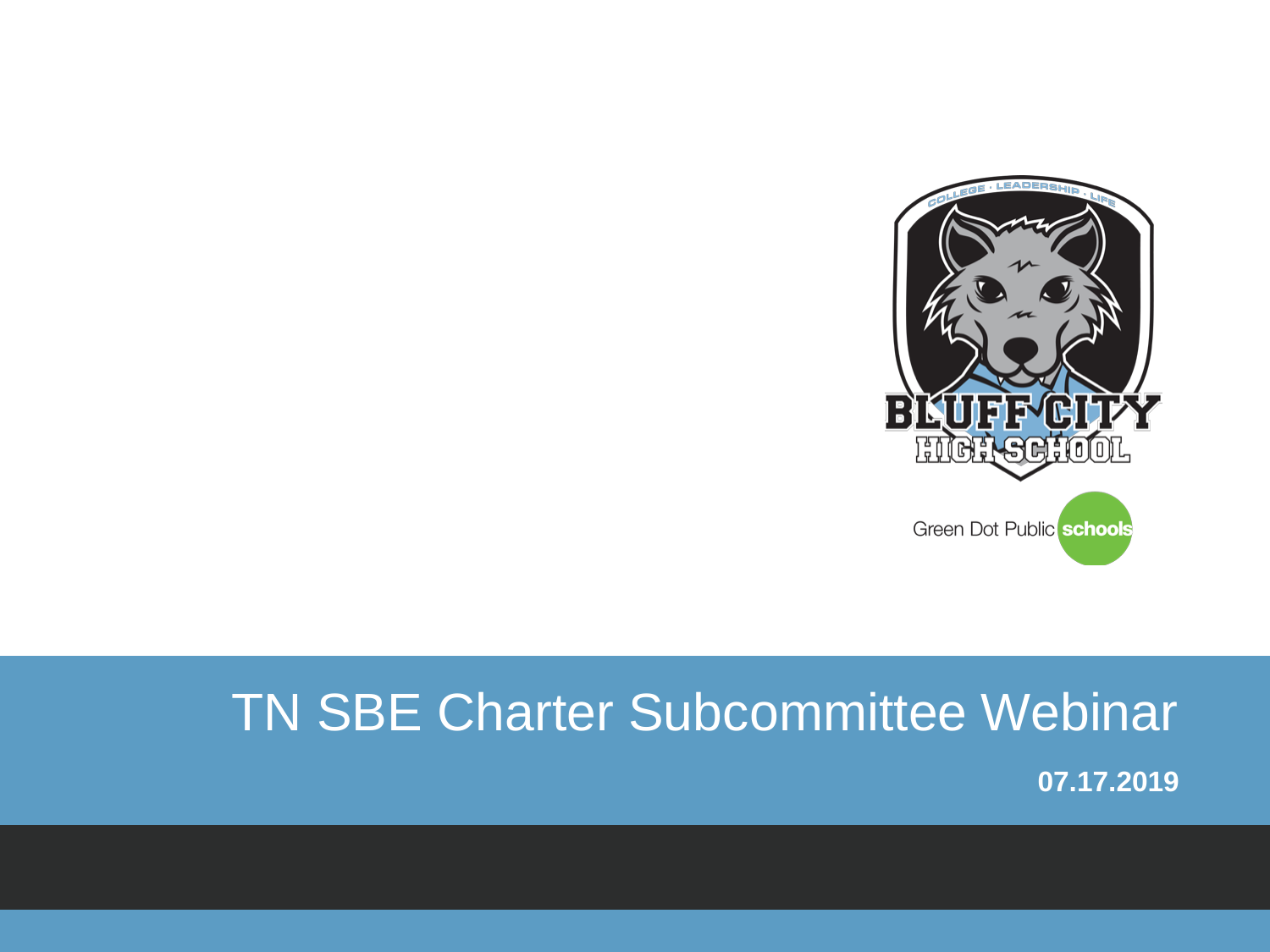### 2018-19 Enrollment



| <b>Total Enrollment by Month</b> |     |
|----------------------------------|-----|
| First week of school             | 271 |
| August                           | 266 |
| September                        | 294 |
| October                          | 305 |
| November                         | 305 |
| December                         | 301 |
| January                          | 301 |
| February                         | 303 |
| <b>March</b>                     | 301 |
| April                            | 298 |
| May                              | 298 |
| 2018-2019                        | 302 |

**Total Enrollment by Month Bluff City**

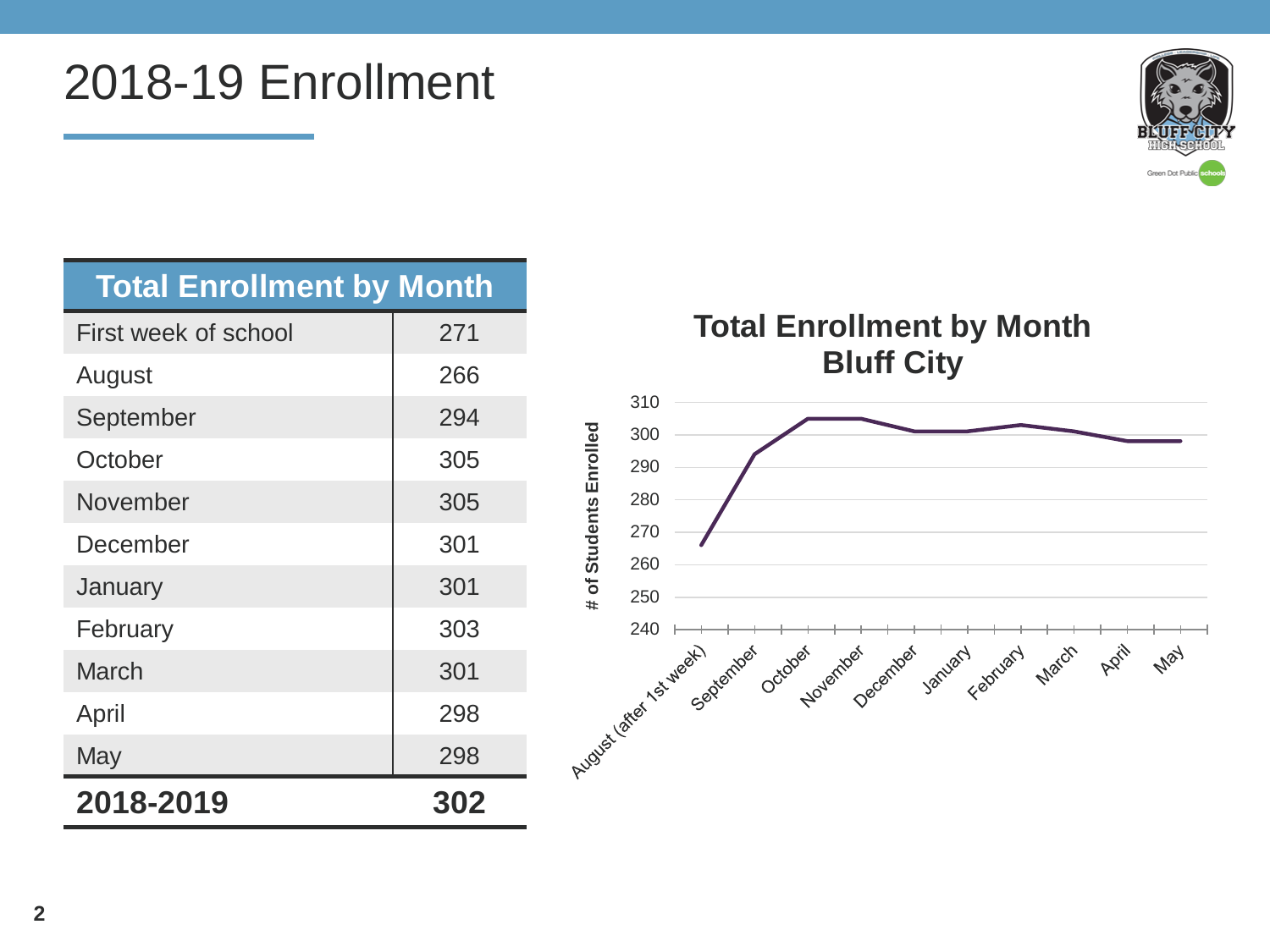### 2018-19 Attendance

| <b>ADA by Month</b> |       |
|---------------------|-------|
| August              | 90.7% |
| September           | 91.6% |
| October             | 91.1% |
| November            | 89.7% |
| December            | 89.5% |
| January             | 91.4% |
| February            | 89.0% |
| March               | 88.7% |
| April               | 92.7% |
| May                 | 87.8% |
| 2018-2019           | 90.2% |

| <b>ADA by Grade Level</b> |       |            |
|---------------------------|-------|------------|
| 9                         | 90.5% | 0.8<br>0.6 |
| 10                        | 89.9% | 0.4        |
| 2018-2019                 | 90.2% | 0.2<br>O   |



#### **ADA by Month Bluff City**



#### **ADA by Grade Level Bluff City**

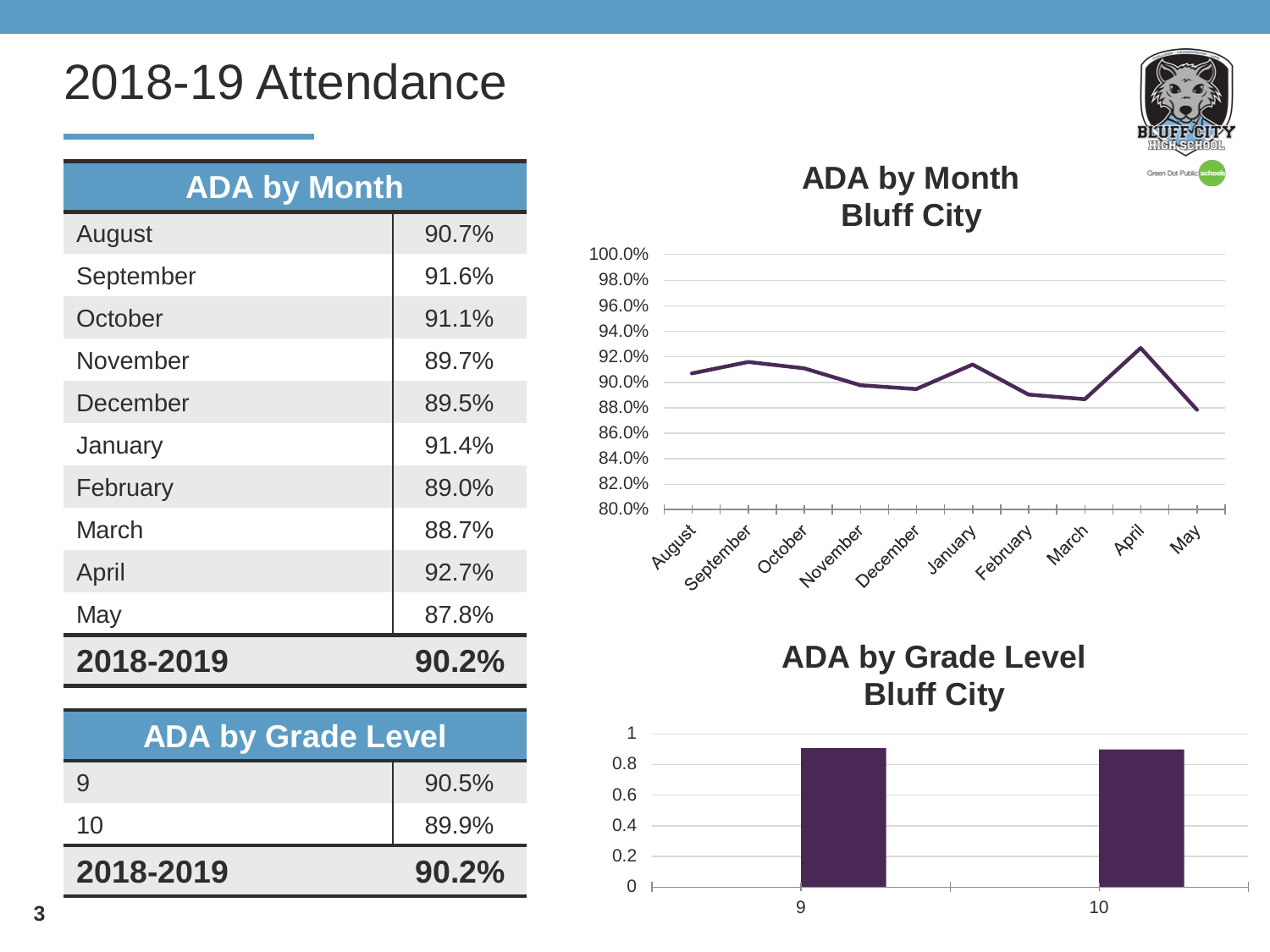

# 2018-19 Academics – iReady Reading Cohort

| Fall 2018 – Spring 2019 Comparison of Students in Tier I, Tier II, Tier III |                |                |                |               |                |                |               |               |       |                 |               |               |
|-----------------------------------------------------------------------------|----------------|----------------|----------------|---------------|----------------|----------------|---------------|---------------|-------|-----------------|---------------|---------------|
|                                                                             |                | <b>Tier I</b>  |                | <b>Change</b> |                | <b>Tier II</b> |               | <b>Change</b> |       | <b>Tier III</b> |               | <b>Change</b> |
| Group                                                                       | Fall           | <b>Winter</b>  | <b>Spring</b>  | $(+/-)$       | <b>Fall</b>    | <b>Winter</b>  | <b>Spring</b> | $(+/-)$       | Fall  | <b>Winter</b>   | <b>Spring</b> | $(+/-)$       |
| <b>Overall</b>                                                              | 3.8%           | 8.4%           | 13.1%          | 9.3%          | 15.2%          | 15.6%          | 20.7%         | 5.5%          | 81.0% | 75.9%           | 66.2%         | $-14.8%$      |
|                                                                             | 9              | 20             | 31             | 22            | 36             | 37             | 49            | 13            | 192   | 180             | 157           | $-35$         |
| Gen. Ed                                                                     | 4.2%           | 8.8%           | 14.0%          | 9.8%          | 15.3%          | 16.3%          | 22.3%         | 7.0%          | 80.5% | 74.9%           | 63.7%         | $-16.7%$      |
|                                                                             | 9              | 19             | 30             | 21            | 33             | 35             | 48            | 15            | 173   | 161             | 137           | $-36$         |
| <b>SPED</b>                                                                 | 0.0%           | 4.5%           | 4.5%           | 4.5%          | 13.6%          | 9.1%           | 4.5%          | $-9.1%$       | 86.4% | 86.4%           | 90.9%         | 4.5%          |
|                                                                             | $\overline{0}$ | 1              |                |               | 3              | 2              |               | $-2$          | 19    | 19              | 20            |               |
| <b>ESL</b>                                                                  | 0.0%           | 0.0%           | 0.0%           | 0.0%          | 0.0%           | 0.0%           | 12.5%         | 12.5%         | 100%  | 100%            | 87.5%         | $-12.5%$      |
|                                                                             | $\overline{0}$ | $\overline{0}$ | $\overline{0}$ | $\Omega$      | $\overline{0}$ | $\mathbf 0$    | 2             | 2             | 16    | 16              | 14            | $-2$          |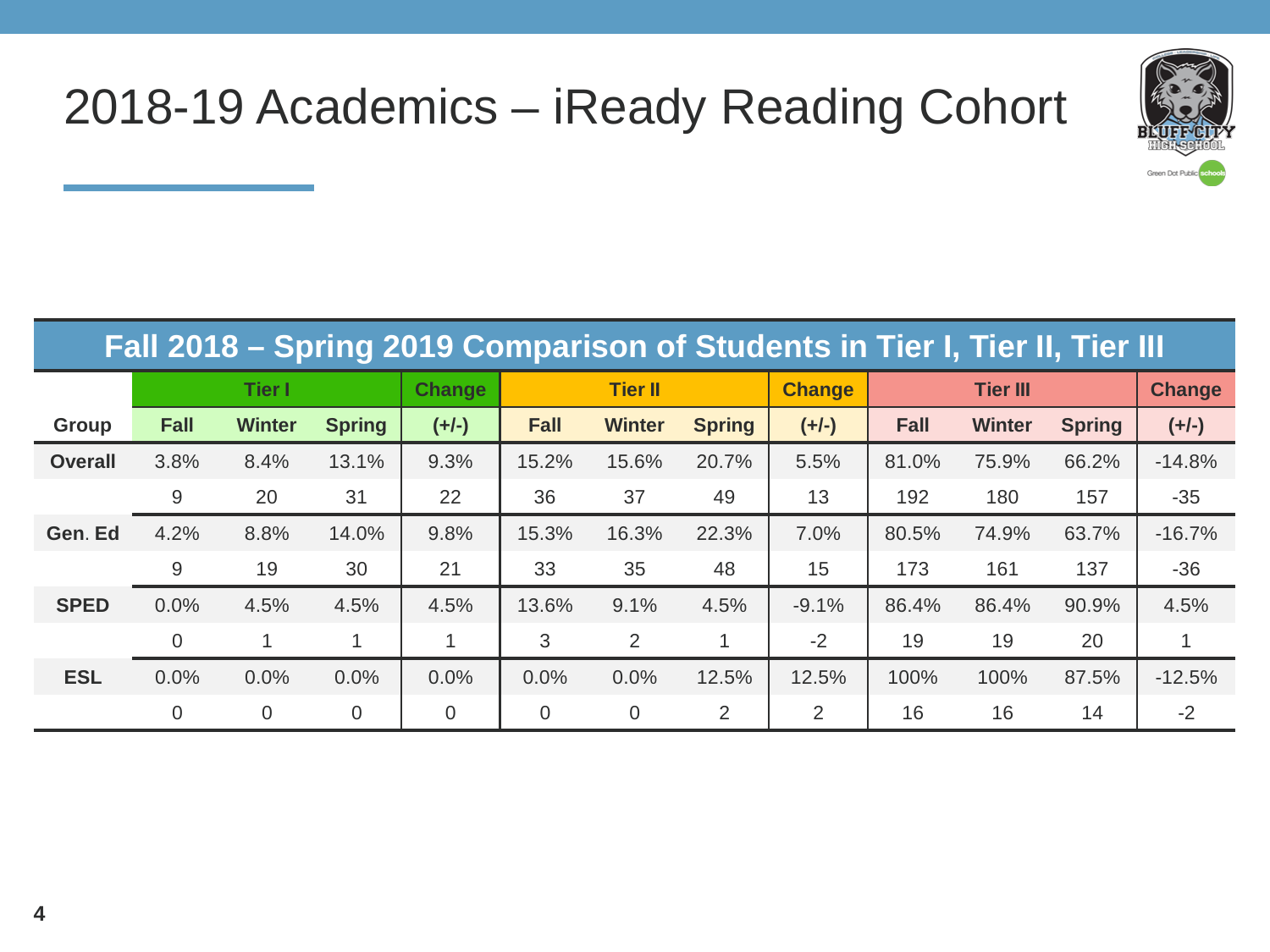

## 2018-19 Academics – iReady Math Cohort

| Fall 2018 – Spring 2019 Comparison of Students in Tier I, Tier II, Tier III |                |                |                |                |                |                |                |               |             |                 |               |               |
|-----------------------------------------------------------------------------|----------------|----------------|----------------|----------------|----------------|----------------|----------------|---------------|-------------|-----------------|---------------|---------------|
|                                                                             |                | <b>Tier I</b>  |                | <b>Change</b>  |                | <b>Tier II</b> |                | <b>Change</b> |             | <b>Tier III</b> |               | <b>Change</b> |
| Group                                                                       | <b>Fall</b>    | <b>Winter</b>  | <b>Spring</b>  | $(+/-)$        | <b>Fall</b>    | <b>Winter</b>  | <b>Spring</b>  | $(+/-)$       | <b>Fall</b> | <b>Winter</b>   | <b>Spring</b> | $(+/-)$       |
| <b>Overall</b>                                                              | 7.2%           | 16.2%          | 18.7%          | 11.5%          | 8.9%           | 10.2%          | 13.6%          | 4.7%          | 83.8%       | 73.6%           | 67.7%         | $-16.2%$      |
|                                                                             | 17             | 38             | 44             | 27             | 21             | 24             | 32             | 11            | 197         | 173             | 159           | $-38$         |
| Gen. Ed                                                                     | 7.5%           | 17.5%          | 20.3%          | 12.7%          | 9.0%           | 11.3%          | 13.7%          | 4.7%          | 83.5%       | 71.2%           | 66.0%         | $-17.5%$      |
|                                                                             | 16             | 37             | 43             | 27             | 19             | 24             | 29             | 10            | 177         | 151             | 140           | $-37$         |
| <b>SPED</b>                                                                 | 0.0%           | 4.5%           | 4.5%           | 4.5%           | 13.6%          | 9.1%           | 4.5%           | $-9.1%$       | 86.4%       | 86.4%           | 90.9%         | 4.5%          |
|                                                                             | $\mathbf 0$    | $\mathbf 1$    |                |                | 3              | $\overline{2}$ |                | $-2$          | 19          | 19              | 20            |               |
| <b>ESL</b>                                                                  | 0.0%           | 0.0%           | 0.0%           | 0.0%           | 0.0%           | 0.0%           | 12.5%          | 12.5%         | 100%        | 100%            | 87.5%         | $-12.5%$      |
|                                                                             | $\overline{0}$ | $\overline{0}$ | $\overline{0}$ | $\overline{0}$ | $\overline{0}$ | $\overline{0}$ | $\overline{2}$ | 2             | 16          | 16              | 14            | $-2$          |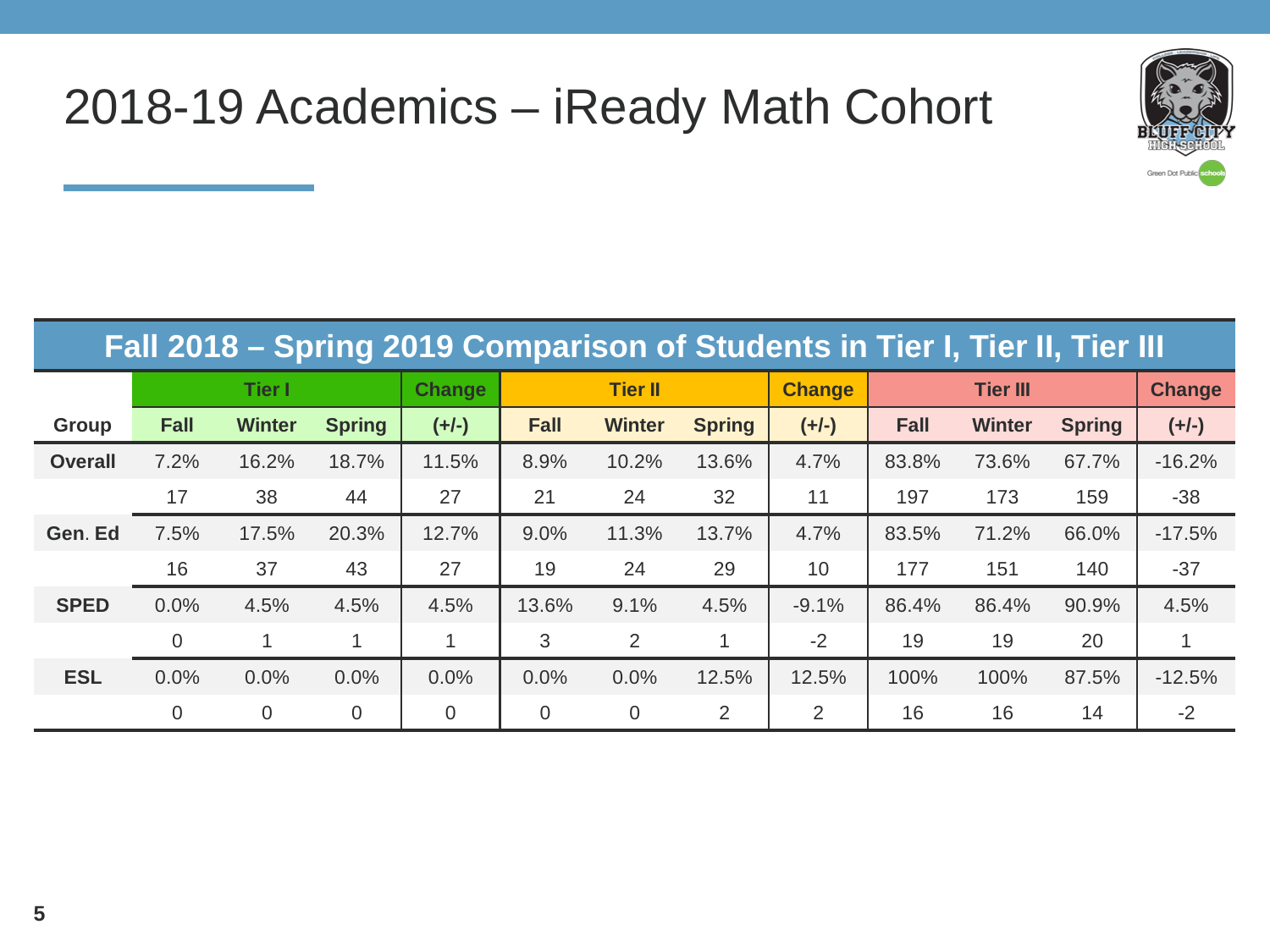## 2018-19 Chronic Absenteeism



#### **Chronic Absenteeism Rate Bluff City**

| % Chronically Absent |  |  |  |  |  |
|----------------------|--|--|--|--|--|
| 2017-18<br>23.3%     |  |  |  |  |  |
| 2018-19<br>$*29.9\%$ |  |  |  |  |  |
| *internal data       |  |  |  |  |  |

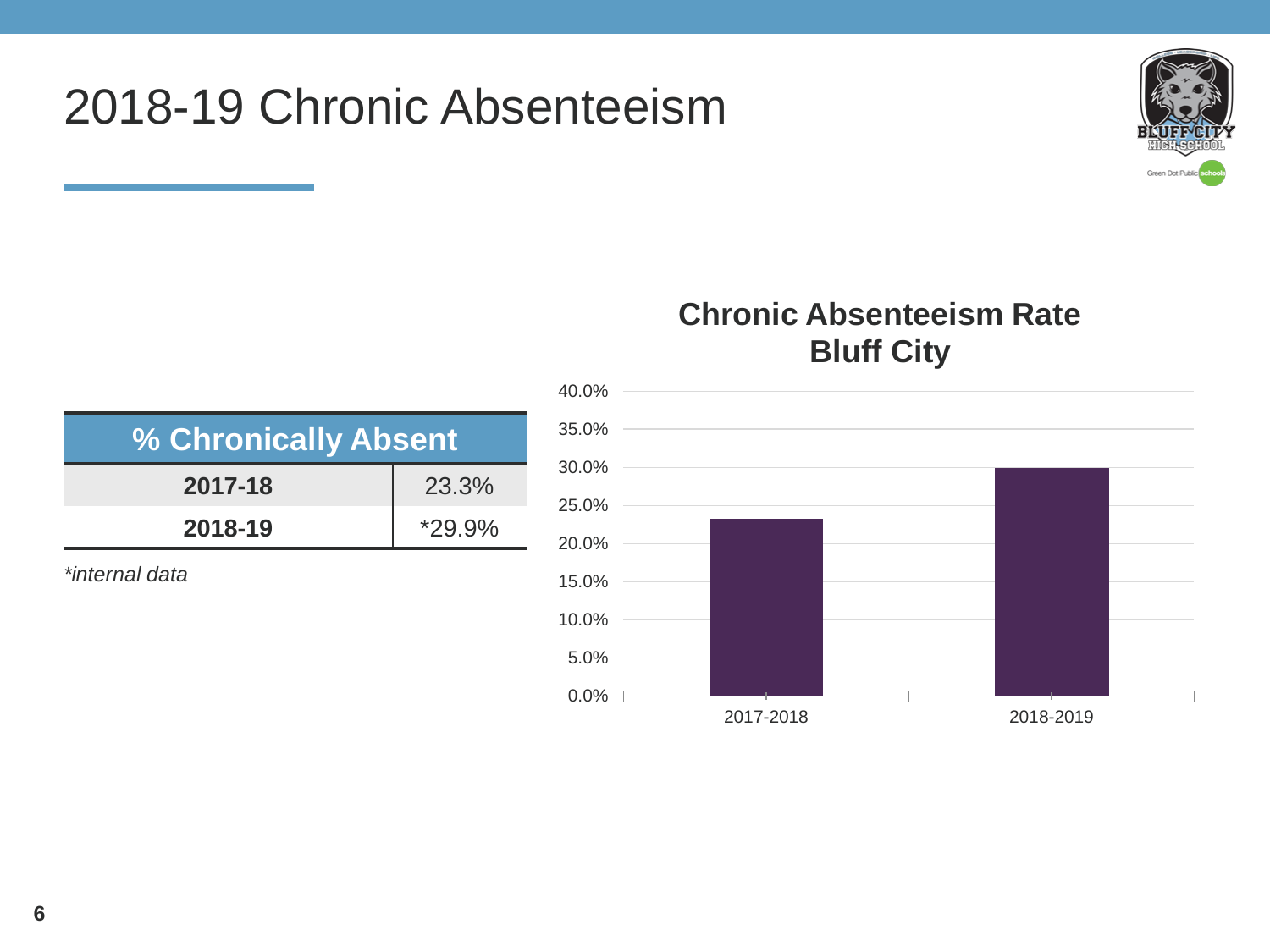### Discipline: Year to Year



| <b>Suspension Incidents by</b><br><b>Month</b> |                |                |  |  |  |  |  |  |
|------------------------------------------------|----------------|----------------|--|--|--|--|--|--|
|                                                | 2017-18        | 2018-19        |  |  |  |  |  |  |
| August                                         | 6              | 4              |  |  |  |  |  |  |
| September                                      | 6              | 5              |  |  |  |  |  |  |
| October                                        | 9              | 3              |  |  |  |  |  |  |
| November                                       | 1              | 4              |  |  |  |  |  |  |
| December                                       | 1              | 5              |  |  |  |  |  |  |
| January                                        | $\Omega$       | $\overline{2}$ |  |  |  |  |  |  |
| February                                       | 0              | 10             |  |  |  |  |  |  |
| <b>March</b>                                   | $\Omega$       | 5              |  |  |  |  |  |  |
| April                                          | 5              | 6              |  |  |  |  |  |  |
| May                                            | $\overline{0}$ | $\overline{7}$ |  |  |  |  |  |  |
| 2018-19                                        | 28             | 51             |  |  |  |  |  |  |

#### **Suspension Incidents by Month Bluff City**



 $-2017-18$   $-2018-19$ 

| <b>Suspension Rates by Year</b> |       |  |  |  |
|---------------------------------|-------|--|--|--|
| 2017-18                         | 18.7% |  |  |  |
| 2018-19                         | 12.5% |  |  |  |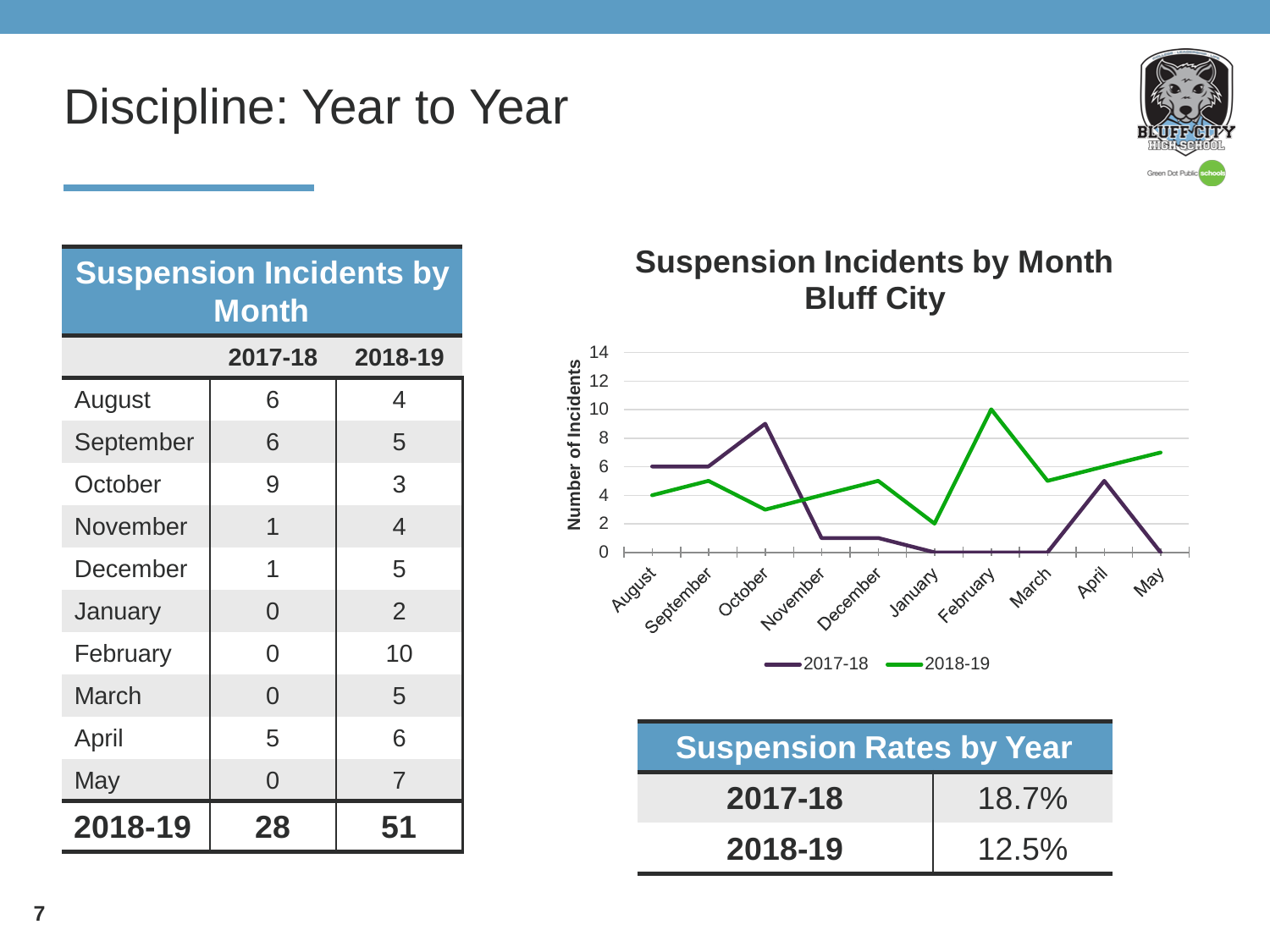# 2018-19 Discipline: Suspensions



|         | <b>Suspension Rates* by Grade</b><br><b>Level</b> |            |               |       |
|---------|---------------------------------------------------|------------|---------------|-------|
|         | <b>OSS</b>                                        | <b>ISS</b> | <b>Remand</b> | 15.0% |
| 9       | 12.4%                                             | 0.5%       | 0.0%          | 10.0% |
| 10      | 12.6%                                             | 2.5%       | 0.6%          | 5.0%  |
| 2018-19 | 12.5%                                             | 1.5%       | 0.3%          | 0.0%  |

#### **Suspension Rates by Grade Level**



| <b>Suspension Rates* by SpEd</b><br><b>Status</b> |            |            |               |  |  |
|---------------------------------------------------|------------|------------|---------------|--|--|
|                                                   | <b>OSS</b> | <b>ISS</b> | <b>Remand</b> |  |  |
| <b>SpEd</b>                                       | 19.2%      | 3.8%       | 0.0%          |  |  |
| Non-SpEd                                          | 11.9%      | 1.3%       | 0.3%          |  |  |
| 2018-19                                           | 12.5%      | 1.5%       | 0.3%          |  |  |



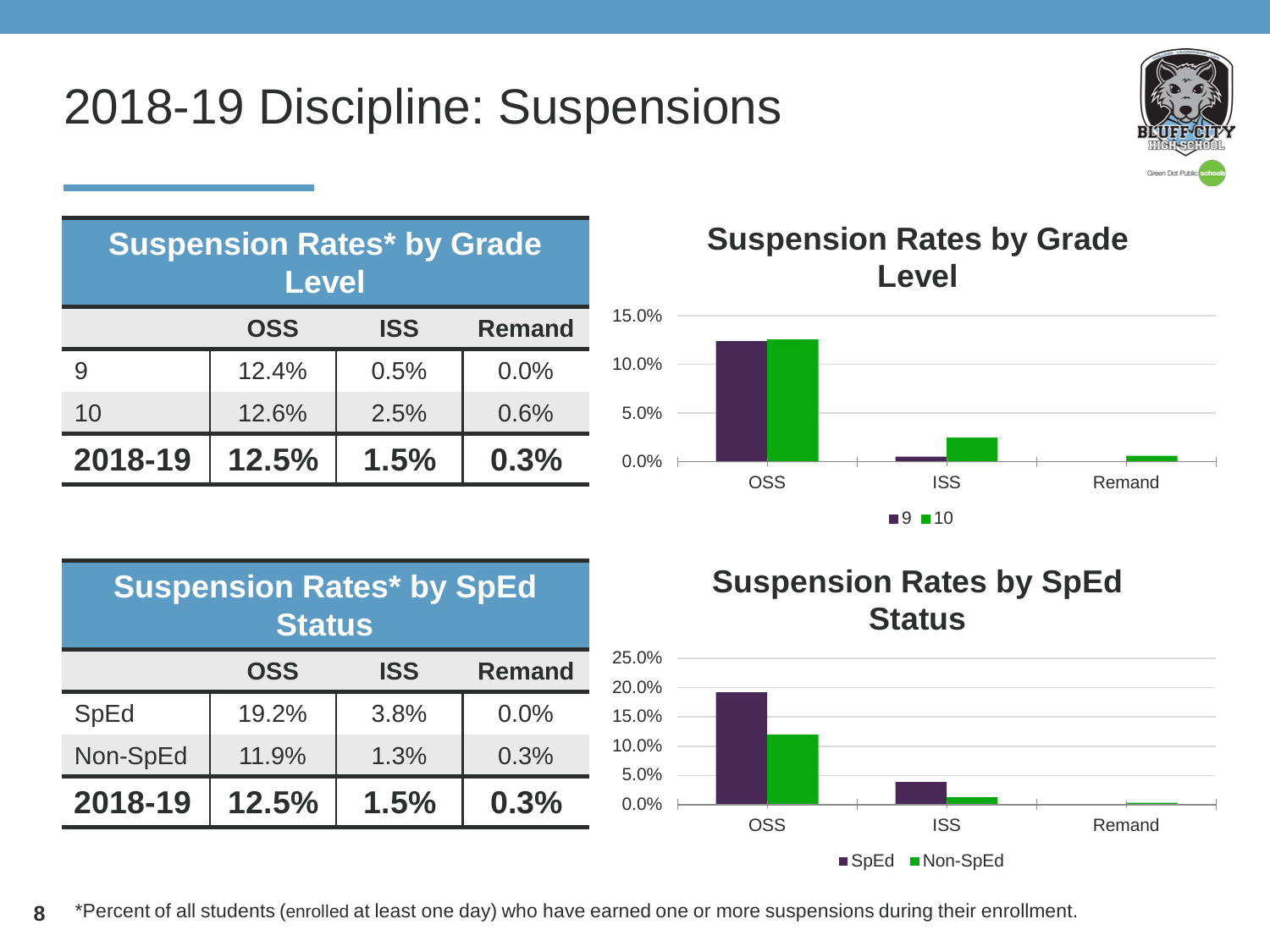# 2018-19 Reflections

**9**



- Bluff City continued to show academic growth and demonstrated a solid reduction in suspensions. This year, the school will focus on escalating the success in these two areas.
- This year we will dig deeper into both academic growth and discipline for Special Education students by conducting a deep dive into the following areas:
	- We need to better understand academic growth by disability tiers.
	- We will institute improved restorative practices and ISS.
	- We deep dive into students suspensions to identify adjustments to BIPS, FBAs and other interventions.
- Last year, strategies were adopted to curb chronic absenteeism, and while the rate didn't double with a larger school size, the number is too high. This year, we have added an additional counselor and will create a plan to focus on those who were chronically absent in the past while better monitoring interventions for those in danger of becoming absent throughout the year.
- We are working to finalize a 3-year strategic plan with goals, and annual metrics focused in the following areas: College Ready Learners, Highly Effective Team, Engaged Parents & Community, and High Quality, Replicable Model.